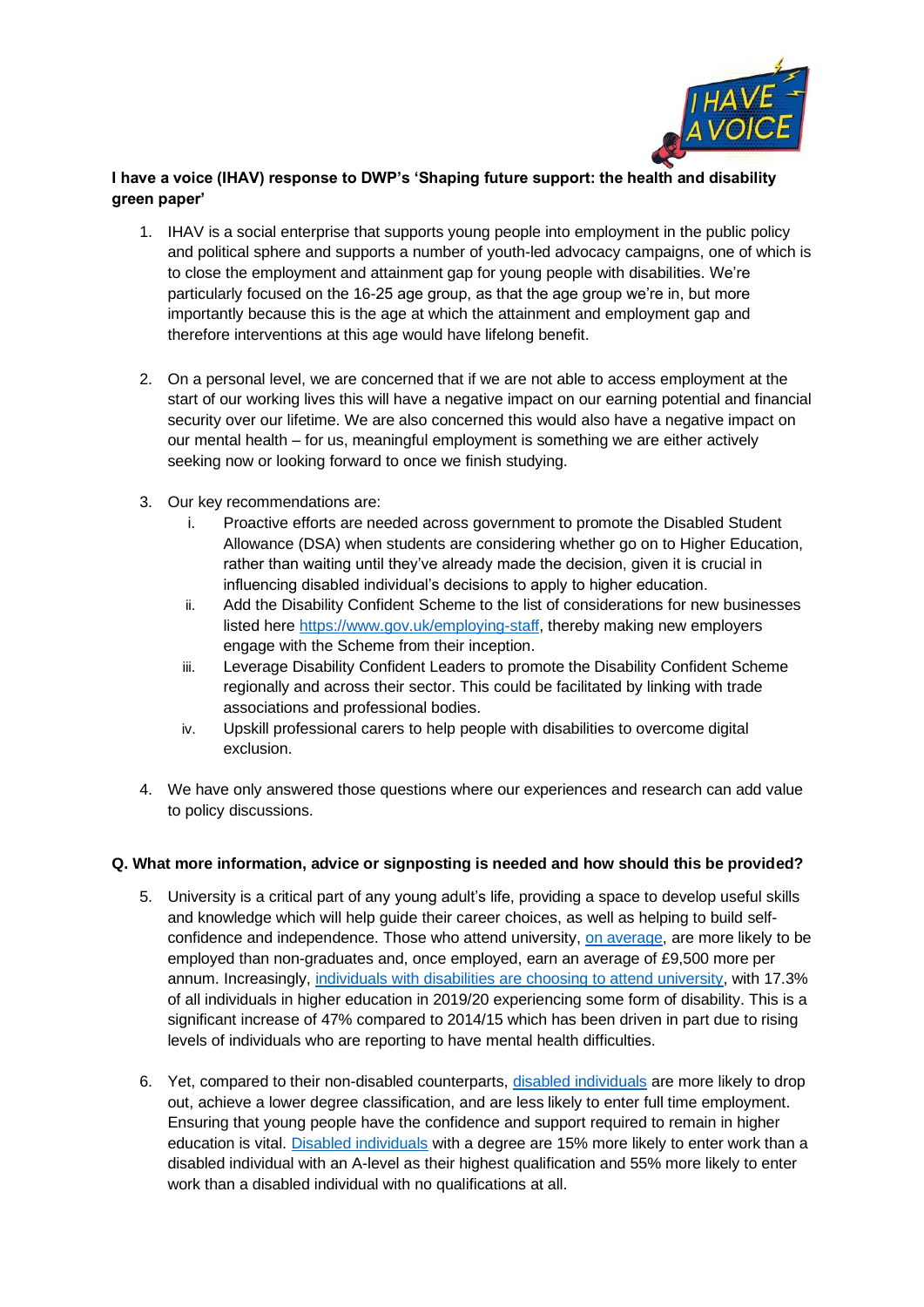- 7. The DSA is one key avenue of support for disabled students. [A 2019 report by the](https://www.gov.uk/government/publications/evaluation-of-disabled-students-allowances-dsas)  [Department of Education](https://www.gov.uk/government/publications/evaluation-of-disabled-students-allowances-dsas) found that students in receipt of the DSA reported that it had a positive impact on their experiences of their higher education courses and were more likely to recommend their course to other students with disability. However, the same report highlights that only 40% of disabled students knew about the DSA before starting their studies despite knowledge of the DSA being crucial in influencing disabled individual's decisions to apply to higher education. Additionally, there is some confusion among students as to whether they are eligible for the DSA and about what the DSA is for, especially among those with mental health difficulties and long-term health conditions.
- 8. From the findings of this report, it is clear that the Student Loan Company (SLC), who is responsible for the DSA, is not doing enough to clearly promote the scheme to people who may need it, despite its importance to those with disabilities. Therefore, we recommend that the Government takes steps to improve signposting and information available to make sure that all individuals are aware of the DSA and whether or not they are eligible, in order to make sure that anyone who may need the DSA is aware of it and knows how to access it. Crucially this should take place when students are considering whether go on to Higher Education or not, rather than waiting until they've already made the decision, given it is crucial in influencing disabled individual's decisions to apply to higher education.
- 9. We contacted the Department of Education about our concerns regarding the lack of awareness of the DSA. We are concerned that their response suggests the consider enough is being done, despite its own findings. The DfE said - the SLC "works closely with partners in Further Education (FE) and Higher Education (HE) to ensure that students are aware of DSA prior to them commencing their HE course". Can the Department of Work and Pensions (DWP) play a greater role in helping to increase the exposure of the DSA, through its role in ["encouraging disabled people and those with ill health to work and be independent"](https://www.gov.uk/government/organisations/department-for-work-pensions/about)?
- 10. This could include providing more information about the DSA on the DWP website, alongside information about the Personal Independence Payment and the Disability Living Allowance. It could also include ensuring that evaluation of the SLC includes its performance in promoting awareness of the DSA for those who remain in education. Additionally, DWP should ensure that its staff who regularly engage with individuals with disabilities, such as those who carry out assessments, are aware of what the DSA is and who is eligible so that they can also better signpost individuals to the relevant resources they need about the DSA.

## **Q. What more could we do to further support employers to improve work opportunities for disabled people through Access to Work and Disability Confident?**

11. The government already has a great, but under-used initiative to promote more disability friendly workplaces – [the Disability Confident Scheme.](https://disabilityconfident.campaign.gov.uk/) Only 20,000 employers are signed up to the Scheme. Yet in 2019 there were approximately [5.9 million private sector businesses](https://committees.parliament.uk/writtenevidence/19233/html/#_ftn2) in the UK, of which 24% are employers – so 1.4 million. Even discounting the vast number of employers in the public sector, who account for many of the employers signed up to the Scheme, this means only 1.4% of employers are signed up to the Scheme, and are therefore disability confident employers. This is despite great efforts from the DWP to promote the campaign. We believe that this could be improved with a simple change to gov.uk that would alert businesses employing staff for the first time to the Scheme. By adding the Scheme to the list of considerations for new businesses here <https://www.gov.uk/employing-staff>the government could make new employers engage with the Scheme from their inception.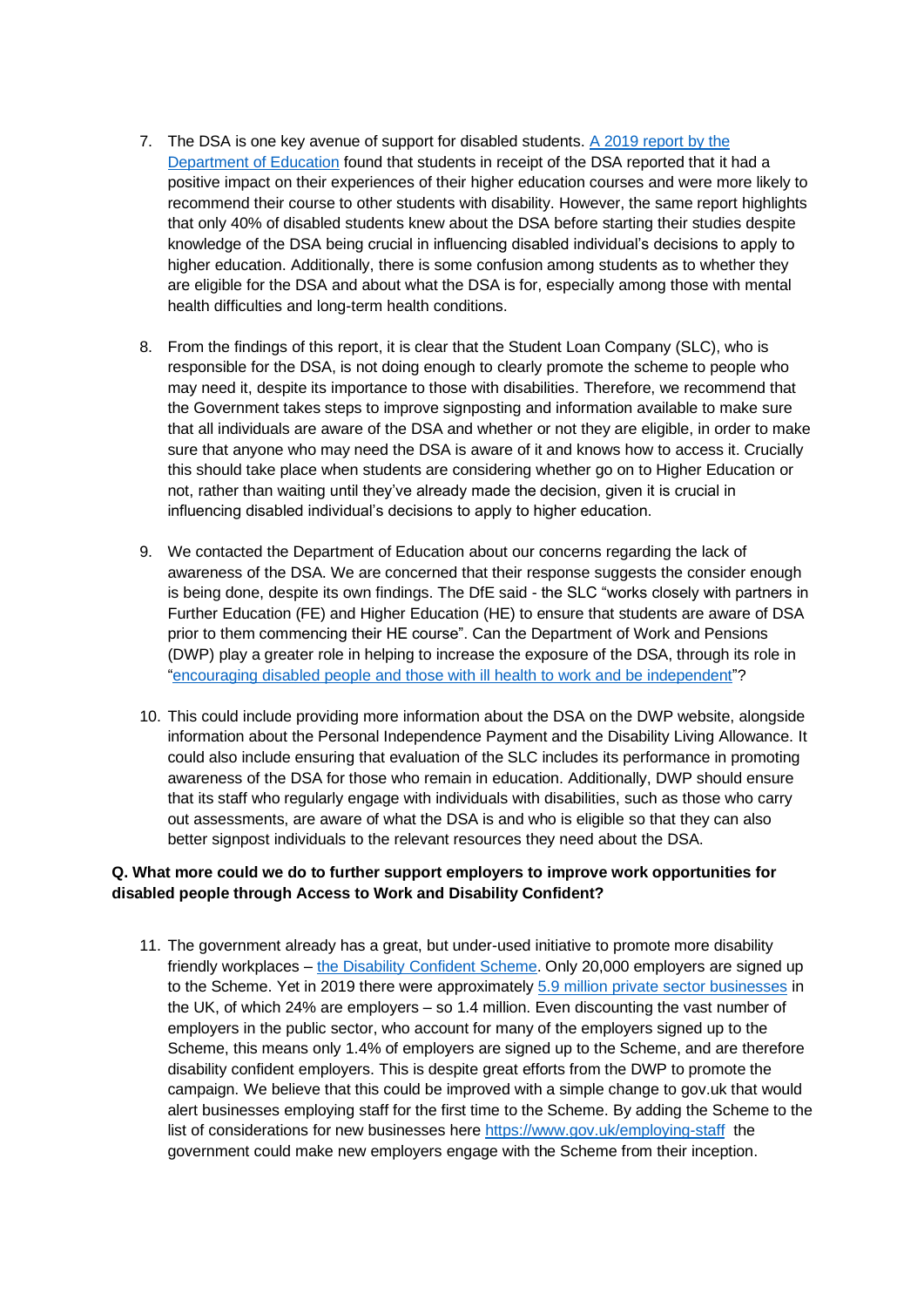#### **Q. How can we make the most of the knowledge and expertise of local organisations to support disabled people and people with health conditions into employment?**

- 12. Again, we refer to the Disability Confident Scheme. When an employer joins the scheme, they join at Level 1 of the scheme, which shows that they are committed to the principles of being a Disability Confident employer. Level 2 means that the Employer has become Disability Confident, and Level 3 is a Disability Confident Leader. Currently, there are only 349 employers at this level.
- 13. Being a Leader shows that an organisation is a champion in promoting a disability friendly workplace and that it has the highest standards of access and provision for disabled employees and employees with health conditions, whether they are hidden or visible. These workplaces have clearly ensured that all these employees are made to feel welcome in their organisations and there are provisions in place to mean they are not disadvantaged when completing work tasks. Organisations at this level have the ability to actively employ a greater range of people.
- 14. Regular consultation with these organisations and observing the measures they have in place is a great way to make the most out of their knowledge and expertise. Seeing how these organisations operate and support their disabled employees and employees with health conditions on a day-to-day basis is a fantastic starting point for the DWP as it gives an understanding of what works for these employees. These employees could be key to providing insight to other employers in their region, or perhaps even more effectively in their sector. Trade associations and professional bodies are well-placed to help the DWP and these Leaders to reach an entire sector.
- 15. Promoting the Disability Confident Scheme even further, gives more opportunities for disabled people and people with health conditions and supports them into work. Promoting the most effective measures that have been put in place by Disability Confident Leaders to employers across the country means that disabled people and people with health conditions are given a much bigger array of jobs and sectors of work they can go into, thus supporting them into attractive and meaningful employment opportunities.

#### **Q. What should we consider when developing a digital support offer for disabled people and people with health conditions? We want to consider how employment support could be offered as part of a mixed offer combining digital and face-to-face options.**

- 16. It is important to recognise that [a majority of people who are non-internet users are disabled.](https://www.ons.gov.uk/peoplepopulationandcommunity/householdcharacteristics/homeinternetandsocialmediausage/articles/exploringtheuksdigitaldivide/2019-03-04#what-is-the-pattern-of-internet-usage-among-disabled-people) This highlights that a significant number of disabled people feel uncomfortable with digital systems in the first place. For example, when universal credit was moved online [462,000](https://www.huffingtonpost.co.uk/entry/universal-credit-online-only-help-apply_uk_5c617f69e4b0eec79b262a34)  [people](https://www.huffingtonpost.co.uk/entry/universal-credit-online-only-help-apply_uk_5c617f69e4b0eec79b262a34) required help from friends, family, the Job Centre, or a charity to apply. Digital exclusion can clearly be damaging as more systems move online and it is therefore crucial that digitalisation is accompanied with clear advice and in-person support for some time to show people how to independently navigate digital support.
- 17. It would also be beneficial to build carers' digital confidence. Professional carers (as opposed to family members who provide informal care) will likely come into contact with a number of people with disabilities meaning that training carers may be more efficient that supporting individuals. Clearly this is only relevant where the employment opportunity does not require the individual to be digitally literate, but it would be an efficient means of removing this barrier for those roles that do not require digital literacy. Carers should be recognised for upskilling and the valuable contribution they're making to supporting people to get online.